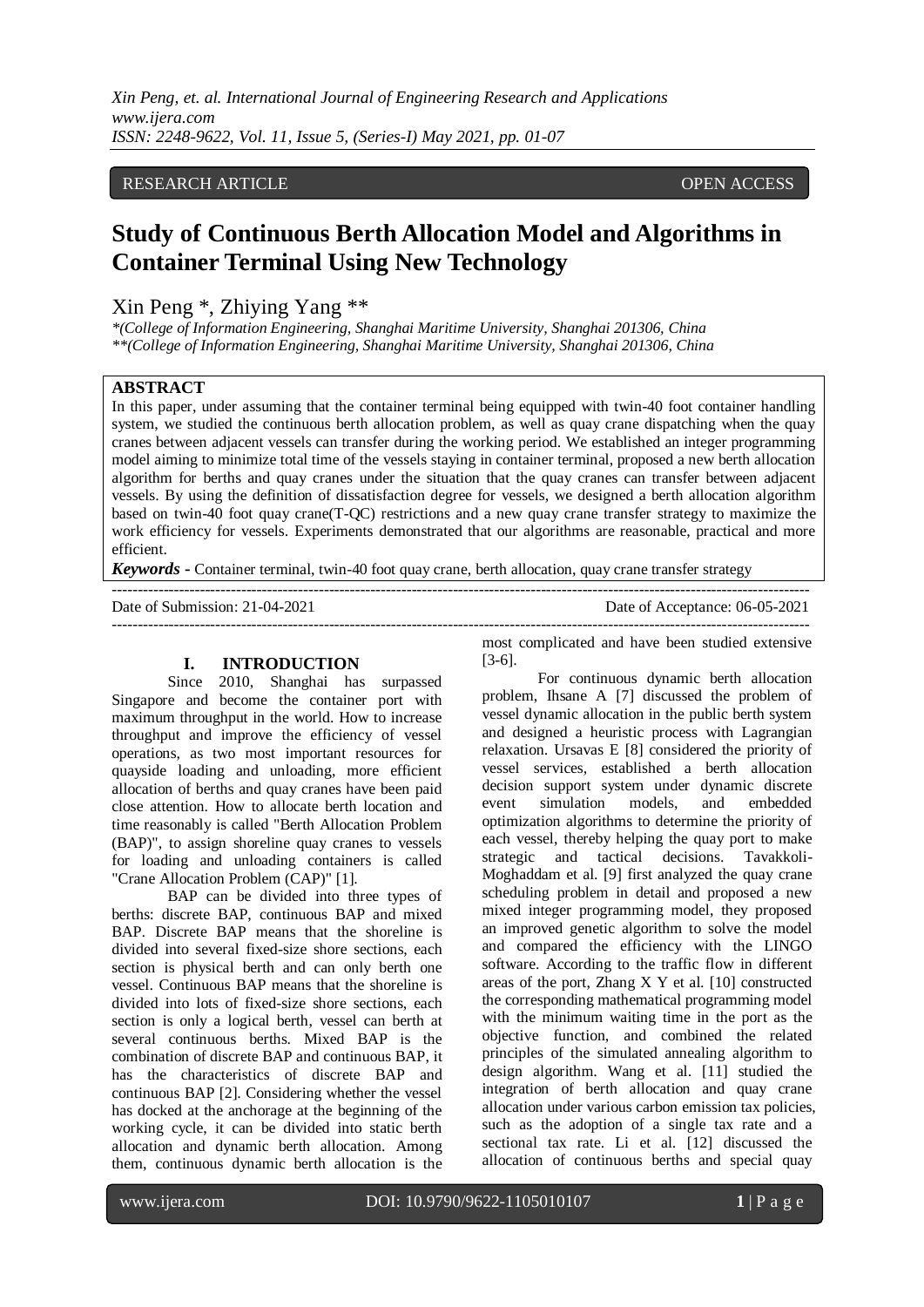cranes, and focused on the impact of quay crane coverage on joint dispatch. Jia S et al. [13] considered the influence of internal anchorages and took the minimum sum of the time penalty cost of arrival vessels as the objective function, constructed a mixed integer programming model, and combined Lagrangian relaxation to solve the problem.

The work introduced above only considered the allocation of quay resources under a single type of quay crane. Generally, a single quay crane can lift two 20-foot containers or one 40-foot container one time, while the T-QC can lift four 20-foot containers or two 40-foot containers at a time, therefore, its efficiency can be doubled theoretically [14]. In view of the characteristics of the T-QC, the containers that can be lifted by T-QC include:

- (1) non-dangerous freight containers.
- (2) non-refrigerated containers.
- (3) non-20-foot heavy containers.
- (4) operable containers.

Considering the characteristics of T-QC, this paper introduced the new technology in the continuous berth quayside resource allocation model, formulated the transfer strategy according to the relocation of the quay cranes, and then proposed an allocation algorithm that in accordance with reality.

# **II. MODEL**

Based on the operating characteristics of T-QC, we formulated a quayside resource allocation strategy and established a berth and quay crane allocation model. The data provided by the terminal operation system (TOPS) consists of vessel type, estimated arriving time and latest departure time, berth size, load and unload volume, container structure and other data.

2.1 Basic assumptions

To build the quay cranes dispatching model, we need to set up some premise assumptions at first:

(1) Any part of the continuous berth meets the water depth conditions for vessel berthing.

(2) When vessel arriving at the port, it will berth immediately if meet the berth conditions.

(3) Each vessel can only berth once, and the operations cannot be stopped halfway.

(4) The cranes working for one vessel must be adjacent.

(5) Any quay crane cannot cross other quay crane to move to other positions.

(6) The moving time of the quay crane can be ignored.

(7) The safety distance between quay cranes can be ignored.

(8) Each vessel has at most one T-QC to serve it.

(9) The length of vessel has included the safety distance.

2.2 Symbols and formulas

In order to establish the model, some symbols will be used in the text, and their meanings are explained as follows:

L: The total length of berths.

T: The total planned time.

 $V = \{1, 2, ..., v\}$ : The set of vessels.

B={ $b_{s1, e1}$ , ...,  $b_{s1, e1}$ ,  $b_{s1, e1}$   $0 \leq sj, ej \leq L$  }: The set of free berth sections, sj and ej respectively indicate the starting position and ending position of the berth section. The initial only one free berth section is  $B = \{b_{0L}\}.$ 

Q: The total number of quay cranes.

 $C_{b_{g,ej}} = \{ C_{sq}, \dots, C_{eq} \}$ : The set of free cranes in free berth section  $b_{s_j,e_j}$ .

w *<sup>i</sup>* : The total tasks of vessel *i* .

 $\lambda_i \in \{0,1\}$ :  $\lambda = 1$ , when vessel *i* can use T-QC. Otherwise  $\lambda = 0$ .

 $l_i$ : The length of vessel *i*.

 $v_q$ : The efficiency of quay crane q operating container per hour (units/h).

*i a* : Arrival time of vessel *i* .

*i e* : The Latest departure time of vessel *i* .

m ax  $c_i^{\max}$ : The maximum number of QCs that vessel *i* can host.

*H i* : The excepted working time of vessel *i* .

*i SV* : The stat working time of vessel *i* .

 $BV$ <sub>*i*</sub>: The berth position of vessel *i*.

*WT <sup>i</sup>* : The working time of vessel *i* .

 $QR_i$ : The number of QCs allocated to vessel *i* during working time.

 $QR$ <sup>:</sup> The number of QCs allocated to vessel *i* at *i* time *t* .

 $\theta_{i_q} \in \{0,1\}$ :  $\theta_{iq} = 1$ , when allocate the QC q to vessel *i*  $\theta_{ia} = 0$ , otherwise.

 $\sigma_{ij} \in \{0,1\}$ :  $\sigma_{ij} = 1$ , when vessel *i* below vessel *j* and non-overlapping.  $\sigma_{ij} = 0$ , otherwise.

 $\delta_{ij} \in \{0,1\}$ :  $\delta_{ij} = 1$ , the vessel *i* is on the left side of vessel *j* and non-overlapping.  $\delta_{ij} = 0$ , otherwise.  $_{i=1}^{v}(SV_i - a_i + WT_i)$ (1)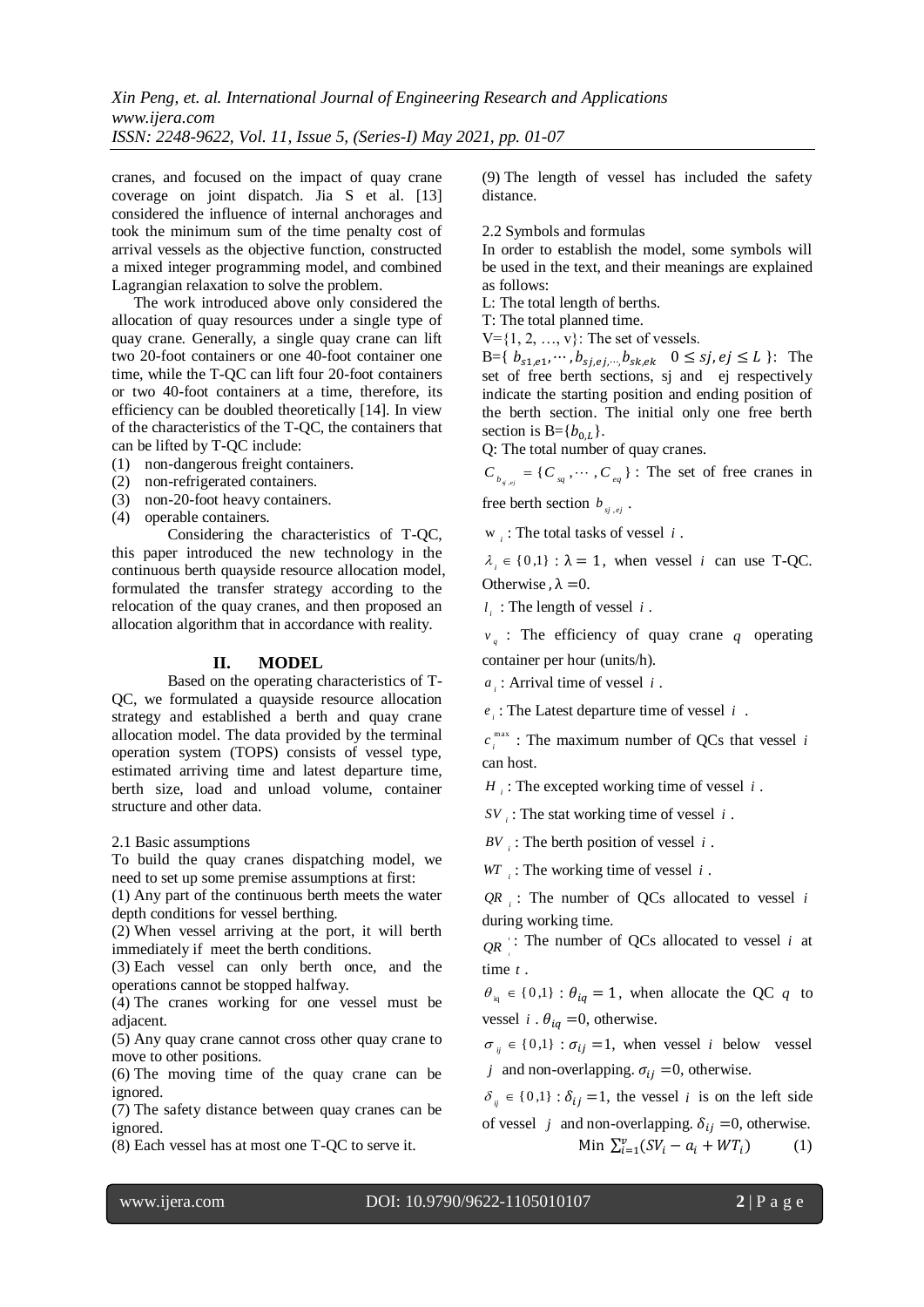$$
\sigma_{ij} + \sigma_{ji} \le 1 \tag{2}
$$

$$
\delta_{ij} + \delta_{ji} \le 1 \tag{3}
$$

$$
\sigma_{ij} + \sigma_{ji} + \delta_{ij} + \delta_{ji} \ge 1 \tag{4}
$$

$$
SV_{j} - SV_{i} - WT_{i} - (\sigma_{ij} - 1)T \ge 0
$$
 (5)

$$
BV_{j} - BV_{i} - l_{i} - (\delta_{ij} - 1)L \ge 0
$$
 (6)

*i*

$$
SV_i \ge a_i \tag{7}
$$

$$
SV_{i} + WT_{i} \leq T \tag{8}
$$

$$
\sum QR \le Q \tag{9}
$$

$$
BV_{i} \geq 0 \tag{10}
$$

$$
BV_{i} + l_{i} \le L \tag{11}
$$

$$
w_i / WT_i = \sum_i \sum_q \theta_{iq} v_q \tag{12}
$$

$$
QR \big|_{i} \leq c_i^{\max} \tag{13}
$$

Objective function (1) indicates minimize the time in port of all vessels, constraints  $(2)-(6)$ indicate that any two vessels keep non-overlapping in space and time, constraint (7) indicates that each vessel can only be allocated berth after arriving at the port, constraint (8) indicates that each vessel must complete the tasks within the specified period, constraint (9) indicates that the number of QCs of the vessel working at every moment does not exceed the total number of QCs, constraints (10) and (11) indicate that the vessel's berthing position is within the shoreline range, formula (12) indicates the relation vessel between the vessel's tasks and the speed of QCs, formula (13) indicates that the number of working QCs of one vessel at any time cannot exceed its capacity the maximum number of QCs.

#### **III. SOLVING**

The problem model is established, this chapter will design the berth allocation and quay crane scheduling algorithm based on the characteristics of the T-QCs in the case that the continuous berth and quay cranes can transfer.

#### 3.1 Berth allocation algorithm

After getting the dynamic vessel data for the next 24 hours, the first step is to allocate berths. We make a judgment on the status of the vessel's tasks firstly and confirm whether the vessel can use T-QCs. If the containers attribute of the vessel is that T-QCs can be used and there are free T-QCs on the shoreline, the greedy algorithm *TC-BAP(Twin 40 foot quay crane-BAP*) will be used to allocate berths,

if the vessel cannot use T-QCs or the free QCs on the track are all single cranes, The greedy algorithm *SC-BAP(Single quay crane-BAP)* is used to allocate berths, The berth allocation process is as Fig. 1:



**Figure1.** Berth allocation flow diagram

For the case of algorithm *TC-BAP*, if the vessel's tasks attribute is can use T-QC, The free berth sections include T-QCs is preferred to berth the vessel under the condition of reaching the vessel's length of the berth, if there are multiple sections that meet the requirement, the section will be chosen where the number of QCs is closest to the expected number of QCs of the vessel. Algorithm 1 is the pseudo code of algorithm *TC-BAP* :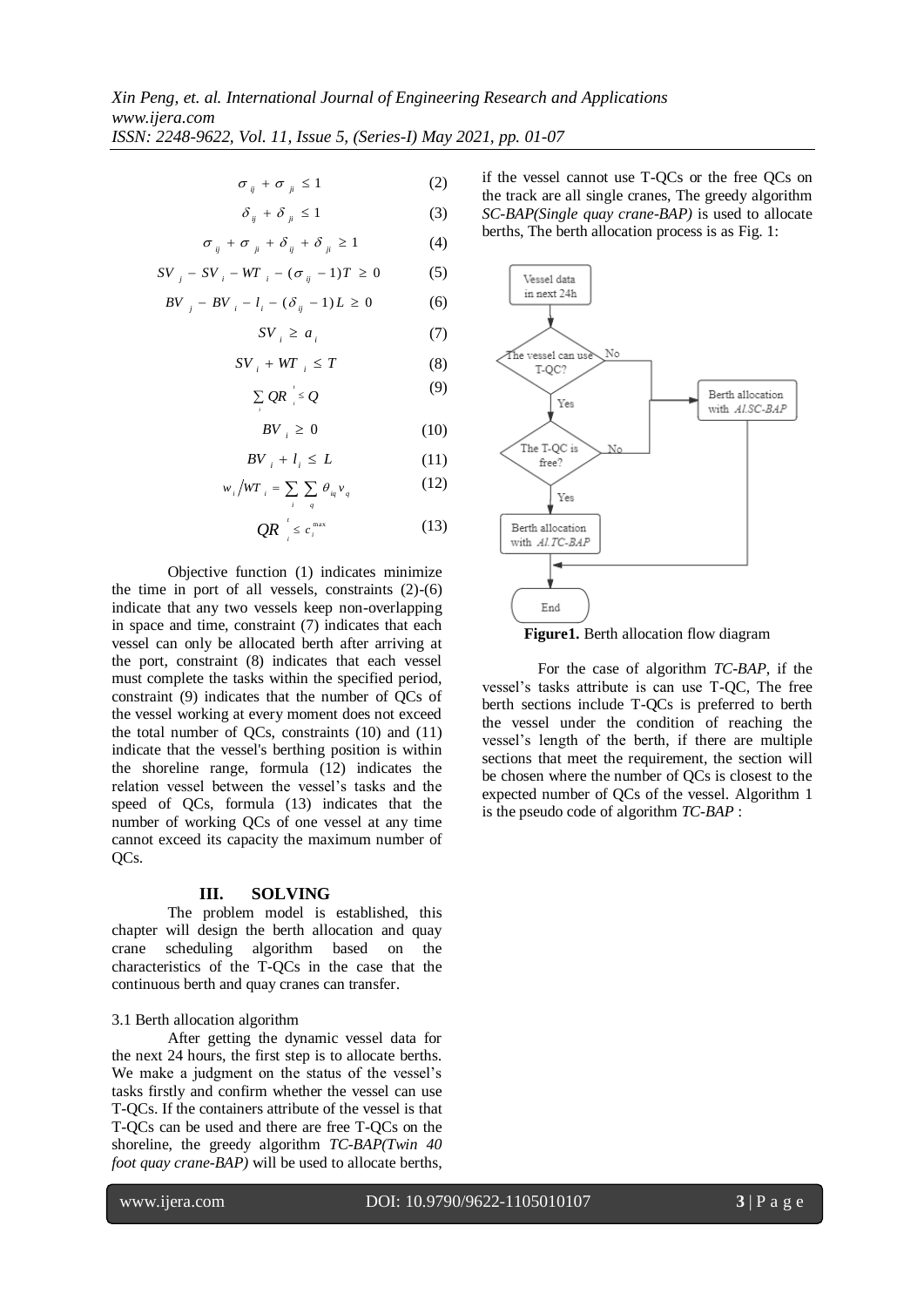*[Algorithm](file:///D:/Program%20Files%20(x86)/Youdao/Dict/8.9.6.0/resultui/html/index.html#/javascript:;) 1. TC-BAP*

Input: At time t: the data of vessel  $i$ , set of free berth sections *B* , and the initial free berth section is  $B = \{b_{0,L}\}\$ , berth section  $C_{b_{g,ej}}\$ . Output: Allocate berth of vessel  $i : BV_i$ , starting working time of vessel  $i:SV_i$ . 1 for  $i = 1$  to k

2 if  $l_i \le ej - sj$ 3 for  $q = sq$  to eq 4 if  $v_q = 2$ 5  $[Imp[$  *i*  $j] = c_i^{\max} - (eq - sq)$ 6  $m = 2$ . 7 for  $n = 1$  to k 8 if abs(temp[m]) > abs(temp[n]) 9  $m = n$ 10  $BV_i = sm$ 11  $SV_i = t$ 12 Update free berth sections and their berth

attributes

In the case of algorithm *SC-BAP*, if the vessel cannot use T-QC or there is no free T-QC on the shoreline, it is divided into several single quay crane sections of different lengths, we only need to find the suitable section in the set  $B$  that satisfies the length of the vessel and the number of QCs is closest to the expected number of QCs of the vessel.

# 3.2 Study of the QCs transfer

In the case of QCs can transfer,On the grounds that QCs can only move on the shoreline track, they cannot move across. QCs transfer can only occur between adjacent vessels. After the vessels' berths have been allocated, we can get the berthing position and berthing time of the vessel , then to schedule the quay crane loading and unloading tasks.

3.2.1 Description of the problem of adjacent vessels' QCs transfer

Given one vessel A and its adjacent vessel B, at a certain time t, vessel A is operating, and the set of QCs occupied by vessel A is:

$$
QR_{A}^{t} = \{C_{A_s}, \cdots, C_{A_q}, \cdots, C_{A_e}, 1 \leq q \leq Q\}
$$
 (14)

*As* , *Ae* respectively the starting number and the ending number of the QC serving the vessel at this

moment. the loading and unloading efficiency of vessel A is  $V_A^t = \sum \theta_{iq} v_q$ .

the tasks of vessel A and vessel B are  $w'_{A}$ ,  $w_{B}$ which value is:

*q*

$$
w'_{A} = w_{A} - \sum_{T=a_{A}}^{T=t} v_{A}^{t} (t - a_{A})
$$

(15)

vessel B is required to be assigned QCs after berthing, now it is necessary to determine whether the quay crane of vessel A can be transferred to vessel B.

First define the vessel's dissatisfaction  $d_i$ : The dissatisfaction of a vessel is caused by the vessel's inability to load and unload tasks at its expected maximum rate immediately after berthing, which causes the operation time to exceed expectations. Is equal to the actual completion time of the operation minus the ideal operation time [15]. Use symbols in the model to define dissatisfaction with vessel i :

$$
d_i = WT_{i} - H_i \tag{16}
$$

If the edged working QC  $q_0$  of vessel A is transferred to vessel B, formula (17)(18) indicate the dissatisfaction of this two vessel.

$$
d_A = \frac{w'_A}{V'_A - v_{q_0}} + t - a_A - H_A \tag{17}
$$

$$
d_{B} = \frac{w_{B}}{V_{B}^{t} + v_{q_{0}}} + t - a_{B} - H_{B}
$$
 (18)

It is only necessary to compare the dissatisfaction value of vessel A and vessel B to determine whether transfer the boundary quay crane of vessel A to vessel B.

3.2.2 Decision Algorithm for Adjacent vessels QCs transfer

In the case of the introduction of T-QCs, the status of the vessel will also affect whether the QCs transfer can be judged. This chapter will design a continuous berth allocation approximation based on the migration of adjacent vessels' quay cranes. The implementation of the algorithm is also based on the following principles:

(1) Affected by the physical arrangement of the shoreline, QCs can only be moved between adjacent vessels.

(2) If the vessel is allowed to use T-QC, the default expected working time is to include one T-QC for its operation.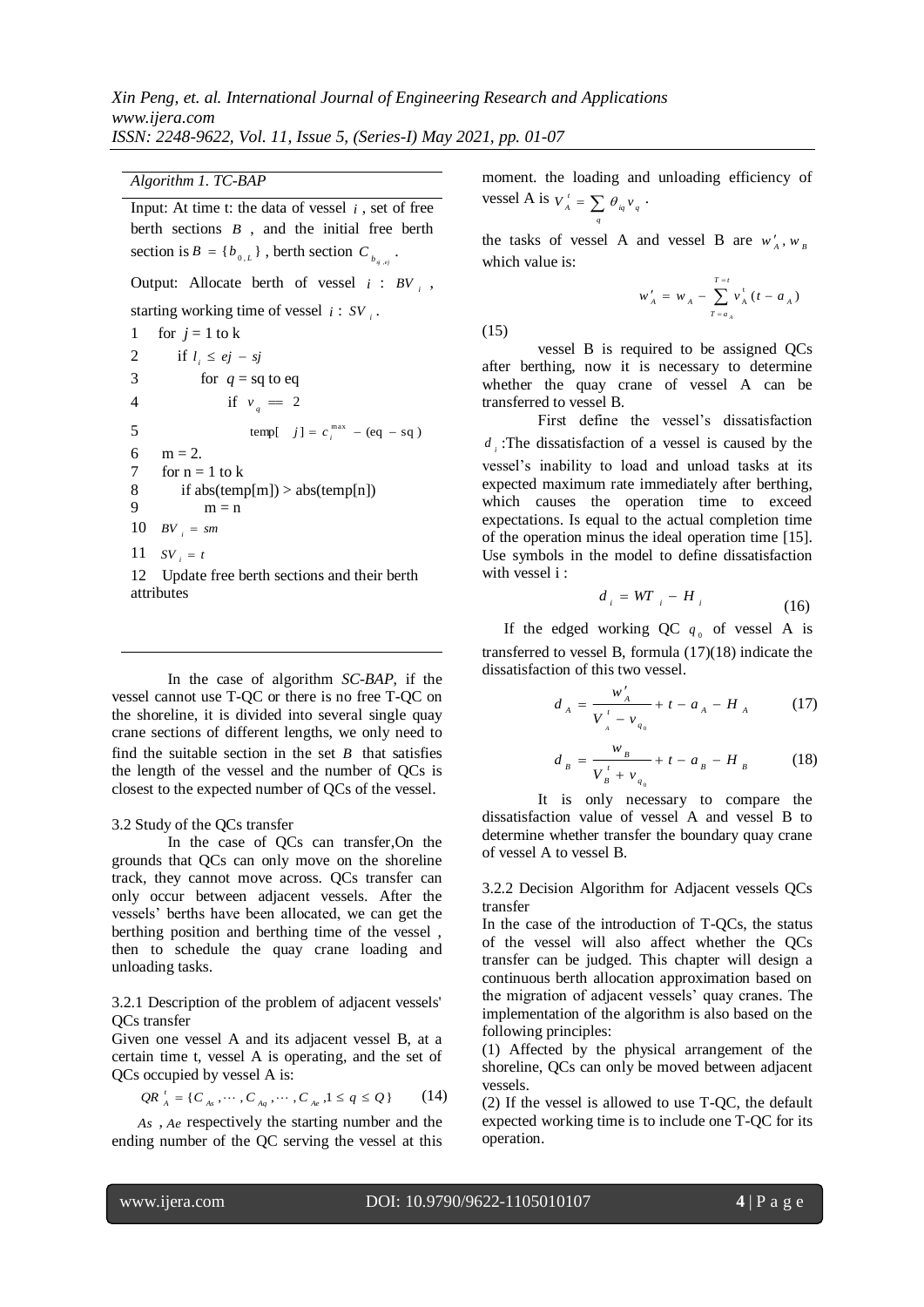(3) One vessel can only move one edge quay crane for the adjacent vessel at a certain time.

(4) Vessels that have been berthed but not assigned to quay cranes have higher priority, and the longer the waiting time at berth, the higher the priority.

(5) If two vessels arrive at the same time, priority will be given to assigning berths to operations with fewer tasks.

According to its characteristics, the following algorithm CAS is designed:

*Algorithm 2. CAS*

Input: At time t: the position of vessel A, QCs of vessel A:  $QR_{A}^{t}$ , the position of vessel B, and the set of QCs of vessel B:  $QR_{B}$ .

Output: Whether transfer  $C_{As}$  or  $C_{Ae}$  to B

```
1 from t to 
e
```

| Ŧ.                                        | $11$ $0111$ $11$ $10$ $e_n$                  |  |  |  |  |
|-------------------------------------------|----------------------------------------------|--|--|--|--|
| 2                                         | if $BS_R < BS_A$ //vessel B is docked on the |  |  |  |  |
|                                           | left side of vessel A                        |  |  |  |  |
| 3                                         | if $\lambda_{\rm B} = 1$                     |  |  |  |  |
| $\overline{4}$                            | if $d_A \geq d_B$                            |  |  |  |  |
| 5                                         | no transfer                                  |  |  |  |  |
| 6                                         | else                                         |  |  |  |  |
| 7                                         | transfer $C_{Ae}$ to B                       |  |  |  |  |
| 8                                         | else if $v_{c_{1}} = 2$                      |  |  |  |  |
| 9                                         | no transfer                                  |  |  |  |  |
| 10                                        | else if $d_A \geq d_B$                       |  |  |  |  |
| 11                                        | No transfer                                  |  |  |  |  |
| 12                                        | else transfer $C_{Ae}$ to B                  |  |  |  |  |
| 13                                        | Update free berth sections and their         |  |  |  |  |
|                                           | berth attributes.                            |  |  |  |  |
| 14                                        | else $\ldots$ //vessel B is docked on the    |  |  |  |  |
| right side of vessel A, the same as above |                                              |  |  |  |  |
|                                           |                                              |  |  |  |  |

3.2.3 Correctness and complexity of the algorithm The correctness of the algorithm is explained through two aspects. On the one hand, the algorithm can end normally. The algorithm maximizes the utilization of the quay cranes at every moment, means that the arranged QCs can meet the maximum rate of the vessel's work at each time. For any instance, all vessels' tasks will always be completed, the berth will be completely free, and the algorithm will stop at this moment. On the other hand, the algorithm can obtain reasonable results for the allocation of actual continuous berths. Under the previous assumptions, the algorithm processes each vessel according to the resources at the current moment, the vessel meets the physical conditions of non-overlapping in time and space, and the number

of allocated shore resources (berths and QCs) will not exceed the allocatable value.

For a given dock, the space complexity of each problem instance is related to the number of vessels. In order to record the distribution information of vessels, the algorithm reserves a certain space for each vessel, the space complexity of the algorithm is  $\Theta = O(|V|)$ ,  $|V|$  is the number of vessels.

The algorithm starts from time 0 to process vessels and shore resources, and only considers the berth situation, the quay crane situation, and the operation execution situation at each moment, until the end of the planning period (it is possible that the berth is completely empty and ends early), the time complexity of the algorithm is  $\Theta = O(V^2)$ .

#### **IV. EXPERIMENTAL EXAMPLE**

The length of a container terminal is 70 m, the total number of QCs is 8 include 2 T-QCs, the positions of T-QCs are evenly distributed on the shoreline, means that the number 3, 6 are T-QCs, the efficiency of ordinary QC is 1 *units* / *h* , the efficiency of T-QC is 2 *units* / *h* . It is assumed that the information of vessels arriving at the container terminal in sequence during the period is shown in table 1.

Table1. Information of vessels

| i              | $a_i$ | $e_i$ | W  |    | max<br>$c_i$ | $\lambda_i$ | Η   |
|----------------|-------|-------|----|----|--------------|-------------|-----|
| 1              | 1     | 10    | 24 | 13 | 5            |             | 4   |
| $\overline{2}$ | 3     | 15    | 9  | 18 | 2            |             | 3   |
| 3              | 5     | 15    | 12 | 20 | 3            |             | 3   |
| 4              | 6     | 17    | 18 | 15 | 5            | 1           | 3   |
| 5              | 9     | 20    | 8  | 14 | 2            | 0           | 4   |
| 6              | 10    | 18    | 10 | 16 | 3            |             | 2.5 |
| 7              | 10    | 22    | 20 | 22 | 4            |             | 4   |
| 8              | 12    | 24    | 18 | 21 | 3            | 0           | 6   |
| 9              | 15    | 24    | 15 | 18 | 4            |             | 3   |

Berth allocation is performed firstly. According to the algorithm, the berthing time and berthing position of each vessel are as table 2.

| Table2. Information of vessels' berth |  |  |  |  |  |  |  |  |
|---------------------------------------|--|--|--|--|--|--|--|--|
| <i>i</i> 1 2 3 4 5 6 7 8 9            |  |  |  |  |  |  |  |  |
| BS 0 13 31 0 0 14 30 0 21             |  |  |  |  |  |  |  |  |
| $TS_i$ 1 3 5 6 9 10 10 13 15          |  |  |  |  |  |  |  |  |

The distribution of the number of QCs during the operation time of each vessel obtained according to the above algorithm is shown in table 3. For each moment meets the maximum efficiency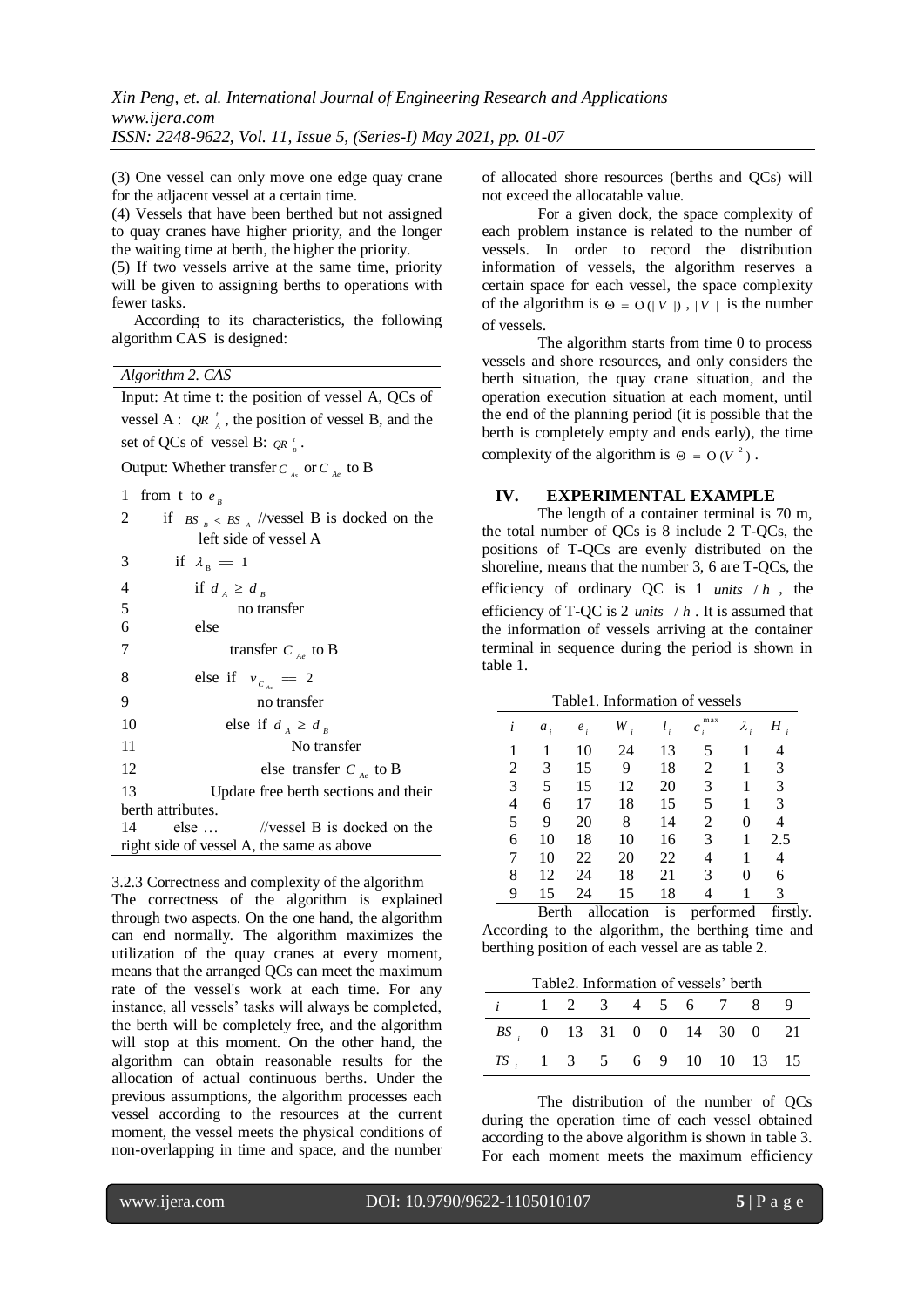requirements of vessels in idle quay cranes, the algorithm makes the objective function value is:

Table3. The distribution of QCs

| $\sum$ (TS $_i - a_i + WT$ ) = 39 | (19) |
|-----------------------------------|------|
|                                   |      |

| Vessle<br>Working<br>time<br>i |             | Initial workload<br>in each working<br>time | QCs' number<br>assigned to the<br>vessel |
|--------------------------------|-------------|---------------------------------------------|------------------------------------------|
| 1                              | $1 - 5$     | 24                                          | 1,2,3,4,5                                |
| 2                              | $3 - 6$     | 9                                           | 6,7                                      |
|                                | $5 - 6$     | 12                                          | 8                                        |
| 3                              | $6 - 8.8$   | 11                                          | 6,7,8                                    |
| 4                              | $6 - 9$     | 18                                          | 1,2,3,4,5                                |
| 5                              | $9 - 10$    | 8                                           | 1,2                                      |
|                                | $10 - 12$   | 10                                          | 3,4,5                                    |
| 6                              | $12 - 13$   | 2                                           | 3                                        |
|                                | $10 - 12$   | 20                                          | 6,7,8                                    |
| 7                              | $12 - 14.4$ | 12                                          | 5,6,7,8                                  |
| 8                              | $13 - 22$   | 18                                          | 1,2                                      |
| 9                              | $15 - 18.8$ | 15                                          | 3,4,5                                    |

Fig. 2 is a diagram of the QCs transfer plan for vessels operations during the period drawn accordingly. In order to be more intuitive, the QCs and vessels are marked. Each large rectangle represents a vessel, the length of the rectangle represents the length of the vessel, and the width represents the operating time of the vessel. Each rectangle has a vessel number, which identifies the number of the QC used during the vessel's operation, with the underlined number is the number of T-QC.



It can be seen from the experimental results that after introducing of the new technology T-QC, for vessels that can use T-QCs, under the distribution of the crane transfer algorithm, the vessel can load and unload containers at every moment according to the maximum work efficiency

and educing the vessel's time in port, and for some vessels that cannot use T-QCs, for example, vessel 8 originally requires 3 single QCs, for the impact of the position of the T-QCs on the shoreline, only two single quay cranes can be used, and the operation time of it has not been optimized. In general, the stay time of all vessels during the limited time has been shortened, the effect of increasing the utilization rate of berths and quay cranes has been realized.

### **V. CONCLUSION**

With the rapid development of the maritime transportation industry, research on container freight ports has gradually become a hot topic. Through the actual situation of the Shanghai Yangshan Port wharf, this paper introduced the new technology T-QC into the model, an integer programming model with the goal of minimizing the time of the vessel in container terminal is established, the berth and QC allocation algorithm is proposed for the situation where the OC can transfer between adjacent vessels. We found that the model can reduce the working hours of some vessels, however, due to the position allocation of the T-QCs on the shoreline, special vessels may not be able to allocate the expected number of QCs. Generally speaking, the algorithm makes the efficiency of QC play better in actual situation.

# **REFERENCES**

- [1]. Bierwirth C , Meisel F . A follow-up survey of berth allocation and quay crane scheduling problems in container terminals[J]. European Journal of Operational Research, 2015, 244(3):675-689.
- [2]. Bobin Cherian Jos, M Harimanikandan, Chandrasekharan Rajendran, Hans Ziegler. Minimum cost berth allocation problem in maritime logistics: new mixed integer programming models[J]. Sādhanā, 2019, 44(6).
- [3]. Buhrkal K, Zuglian S, Ropke S, et al. Models for the discrete berth allocation problem: a computational comparison[J]. Transportation Research Part E: Logistics and Transportation Review, 2011, 47(4): 461-473.
- [4]. Dulebenets M A , Golias M M , Mishra S . A collaborative agreement for berth allocation under excessive demand[J]. Engineering Applications of Artificial Intelligence, 2018 ,69(MAR.):76-92.
- [5]. YAMAKAWA Y, IMAI A, NISHIMURA E. Efficient Heuristics for the Dynamic Berth Allocation Problem in Discrete Berthing Locations[J]. Proceedings of the Japanese Society of Navigation, 2012 (126): 221-228.